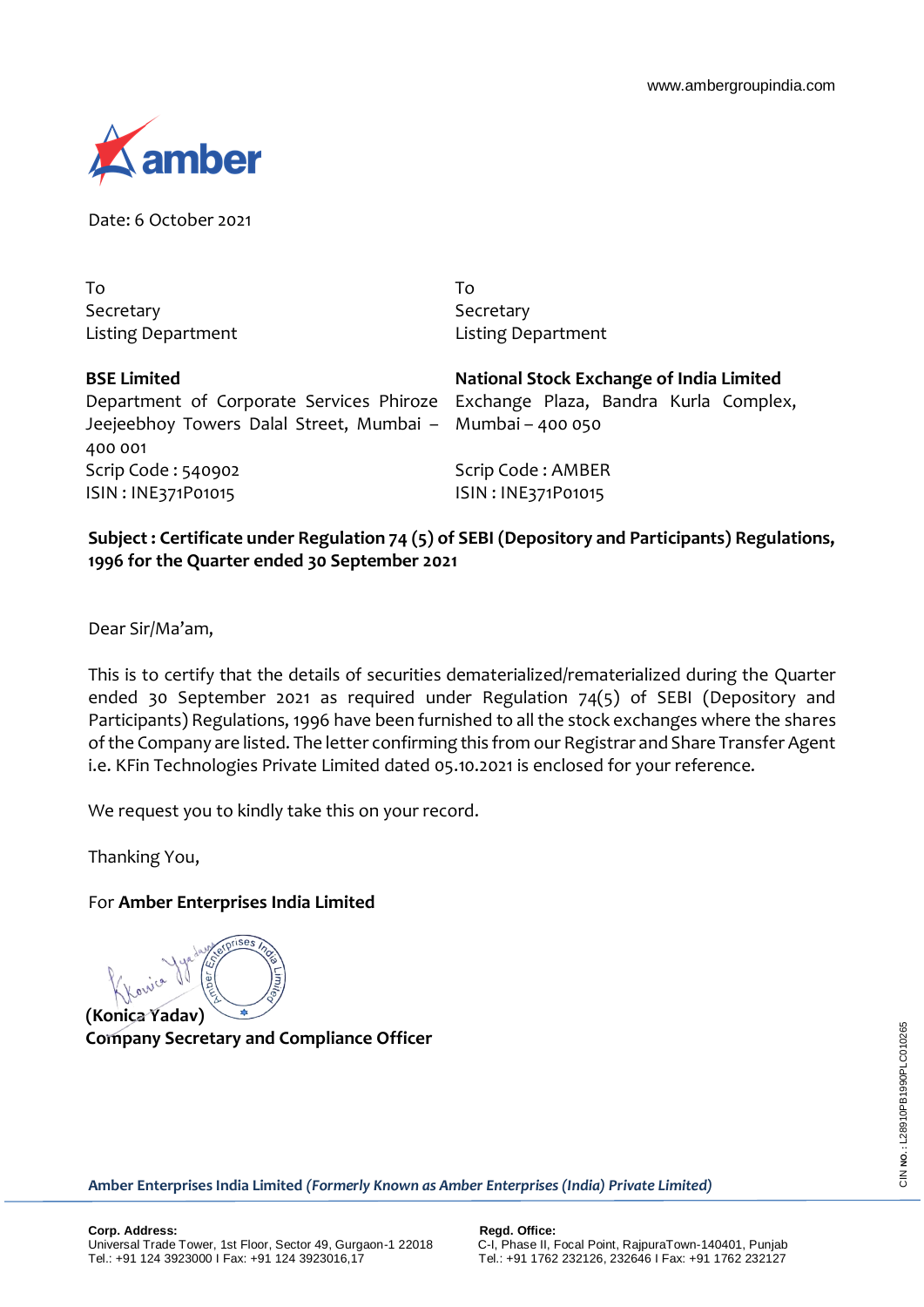

**KFIN/MRVS/NSDL/74(5) E/1 Date: 05/10/2021**

**NATIONAL SECURITIES DEPOSITORY LIMITED TRADE WORLD 4TH FLOOR KAMALA MILLS COMPOUND SENAPATI BAPAT MARG LOWER PAREL MUMBAI - 400 013**

**Dear Sir(s), Sub: Certificate under Regulation 74(5) for the quarter ended September 30, 2021**

**We as Registrars, Share Transfer and Depository Services agents of the AMBER ENTERPRISES INDIA LIMITED, certify that the details of securities dematerialized/rematerialized during the aforesaid period, as required under Regulation 74(5) of SEBI (Depositories and participants) Regulations 2018 have been furnished to all the Stock Exchanges where the shares of the company are listed.** 

**Thanking you,**

**Yours faithfully, For KFIN TECHNOLOGIES PRIVATE LIMITED**

K. Rey

**Raj Kumar Kale Asst. General Manager**

**CC TO:**

**THE COMPANY SECRETARY AMBER ENTERPRISES INDIA LIMITED UNIVERSAL TRADE TOWER, 1ST FLOOR SECTOR-49, SOHNA ROAD, GURGAON 122018**

**KFin Technologies Private Limited** 

(Formerly known as "Karvy Fintech Private Limited") **Registered & Corporate Office** 

Selenium Building, Tower-B, Plot No- 31 & 32, Financial District, Nanakramguda, Serilingampally, Hyderabad, Rangareddi, Telangana, India, 500032. Ph: +91 40 6716 2222, 7961 1000 | https://www.kfintech.com | CIN : U72400TG2017PTC117649